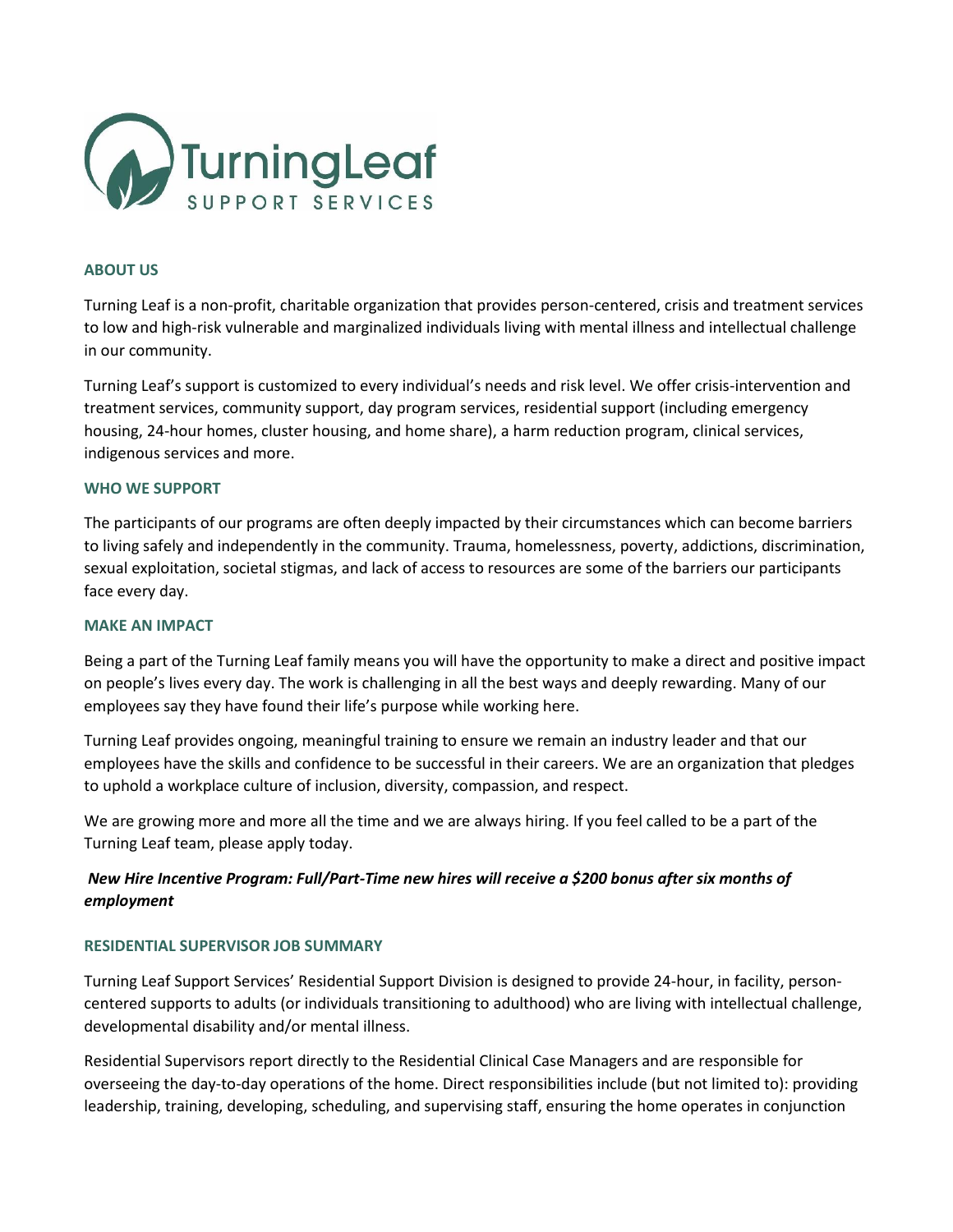with provincial licensing, follows the agency policies and procedures, maintains the home's budget and ensuring that the resident(s) needs are being met.

The Residential Supervisor will participate in systems team meetings with collaterals alongside the Residential Clinical Case Manager when designing behaviour plans, will ensure the participant attends all necessary appointments that may include: probation meetings, medication reviews, medical, therapy, day program, etc. Additionally, the Residential Supervisor will ensure that all critical information pertaining to the participants or the home are reported directly to the Residential Clinical Case Manager.

# **ESSENTIAL REQUIREMENTS**

- Cover letter and updated resume
- 18 years of age or older
- Available anytime 35 40 hours p/week (Full time)
- Clear Criminal Record with Vulnerable Sector Check, Adult Abuse Registry Check and Child Abuse Registry Check (no older than three months)
- Valid Drivers License with access to reliable vehicle is required
- Valid Standard First Aid / CPR Certification
- Completion of a Post-Secondary Education in Human Services (Certificate, Diploma or Degree) is considered an asset
- Minimum two years in a supervisory role
- Minimum four years related work experience
- Knowledge of behaviour modification, supportive communication, and the stages of change
- Experience working with individuals struggling with addictions
- Experience working with individuals with FASD, Schizophrenia, ODD, ARND, or ABI
- Dedication to continuous profession/skill development
- **Experience effectively navigating through potentially high-risk situations through verbal de**escalation techniques, and the ability to stay calm in potentially high stress situations.
- Three employment references

# **QUALITIES AND QUALIFICATIONS**

Turning Leaf Residential Supervisors must possess the capacity to be aware of and control one's emotions. Moreover, Residential Supervisors must be able to handle interpersonal relationships judiciously, empathetically, and professionally while executing their responsibilities and providing Turning Leaf's personcentered supports.

In addition, Residential Supervisors must possess experience with and skills in:

- Strong attention to detail and organization
- Excellent ability to write detailed reports
- **E** Ability to handle multiple projects and priorities in a professional and timely manner
- Consistency with processes and daily tasks
- Self-starter and proactive approach in resolving problems and issues
- Excellent oral and written communication skills